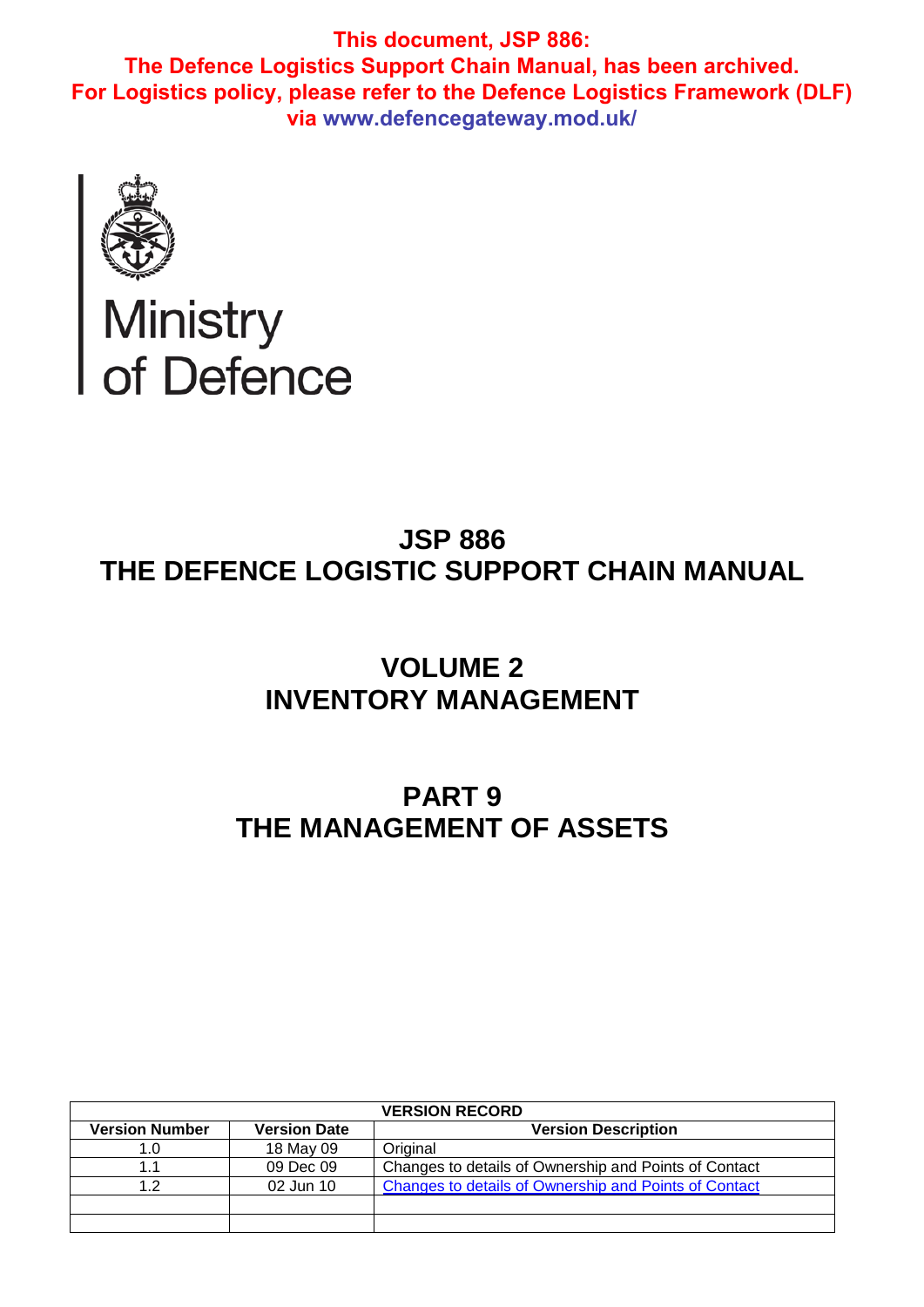#### **CONTENTS**

## **FIGURES**

| Eian | - MOD -<br>na |  |
|------|---------------|--|
|      |               |  |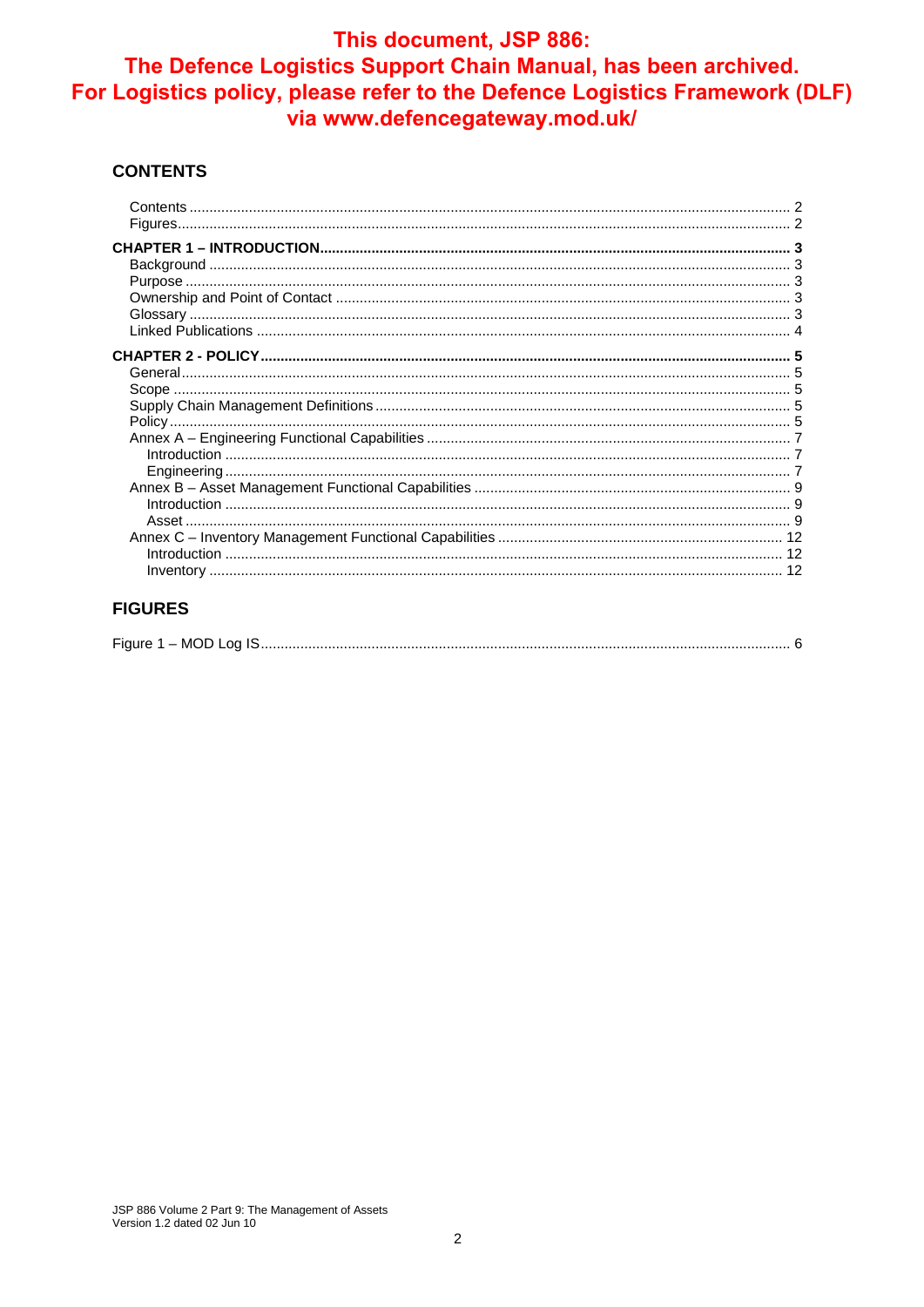## **CHAPTER 1 – INTRODUCTION**

#### **BACKGROUND**

1. All MOD assets need to be managed appropriately, consistently and effectively and a framework is therefore required within which Business Unit Leaders, Project Team Leaders, Subject Matter Experts (SMEs) and all other personnel managing assets can operate. All assets must be managed in accordance with HM Treasury guidelines<sup>1</sup> as interpreted for MOD in JSP 472 and JSP 886 and using the Acquisition Operating Framework (AOF) in order to determine how MOD resources have been expended.

#### **PURPOSE**

2. This policy covers the management of assets End-to-End (E2E) across the Support Chain and details the policy to be applied for the management of assets across Defence. The appropriate elements of asset management data pertaining to the individual asset type shall be recorded on MOD-endorsed Logistic Information Systems (Log IS).

3. The requirement to manage asset data as an enabling function to asset management is particularly relevant as MOD progresses towards common logistic processes supported by coherent and converged Log IS. In order to manage an asset efficiently the MOD must record appropriate information relating to an item to provide it with an identity and a through-life record and item level history.

## **OWNERSHIP AND POINTS OF CONTACT**

4. The policy, processes and procedures described in the Defence Logistics Support Chain Manual (JSP 886) is owned by Director Joint Support Chain (D-JSC). Head Supply Chain Management (SCM-Hd) is responsible for the management of JSC policy on behalf of D JSC.

5. This instruction is sponsored by DE&S SCM (Policy Development) who should be approached in case of technical enquiries about the content:

DES JSC SCM (Policy Development) MOD Abbey Wood, N3,Cedar 2b, #3246, BRISTOL BS 34 8JH Tel: Civ 03067 980960, Mil 9679 80960 Email: DES JSC SCM-P&C-PolDev-A

6. Enquiries concerning the accessibility and presentation of this instruction should be addressed to:

DES SCM-PolComp-JSP886 Editorial Team MOD Abbey Wood, Cedar 2b, #3246, BRISTOL, BS 34 8JH Tel: Mil: 9679 80953. Civ: 03067 980953 Email: DESSCM-PolComp-JSP886@mod.uk

#### **GLOSSARY**

-

7. A glossary of JSC terms is available at JSP 886 Volume 1 Part 1A: The Glossary.

JSP 886 Volume 2 Part 9: The Management of Assets Version 1.2 dated 02 Jun 10

<sup>&</sup>lt;sup>1</sup> HMT: Managing Public Money, October 2007. Section 4.10 - Asset and Annex 4.8 - Asset Management.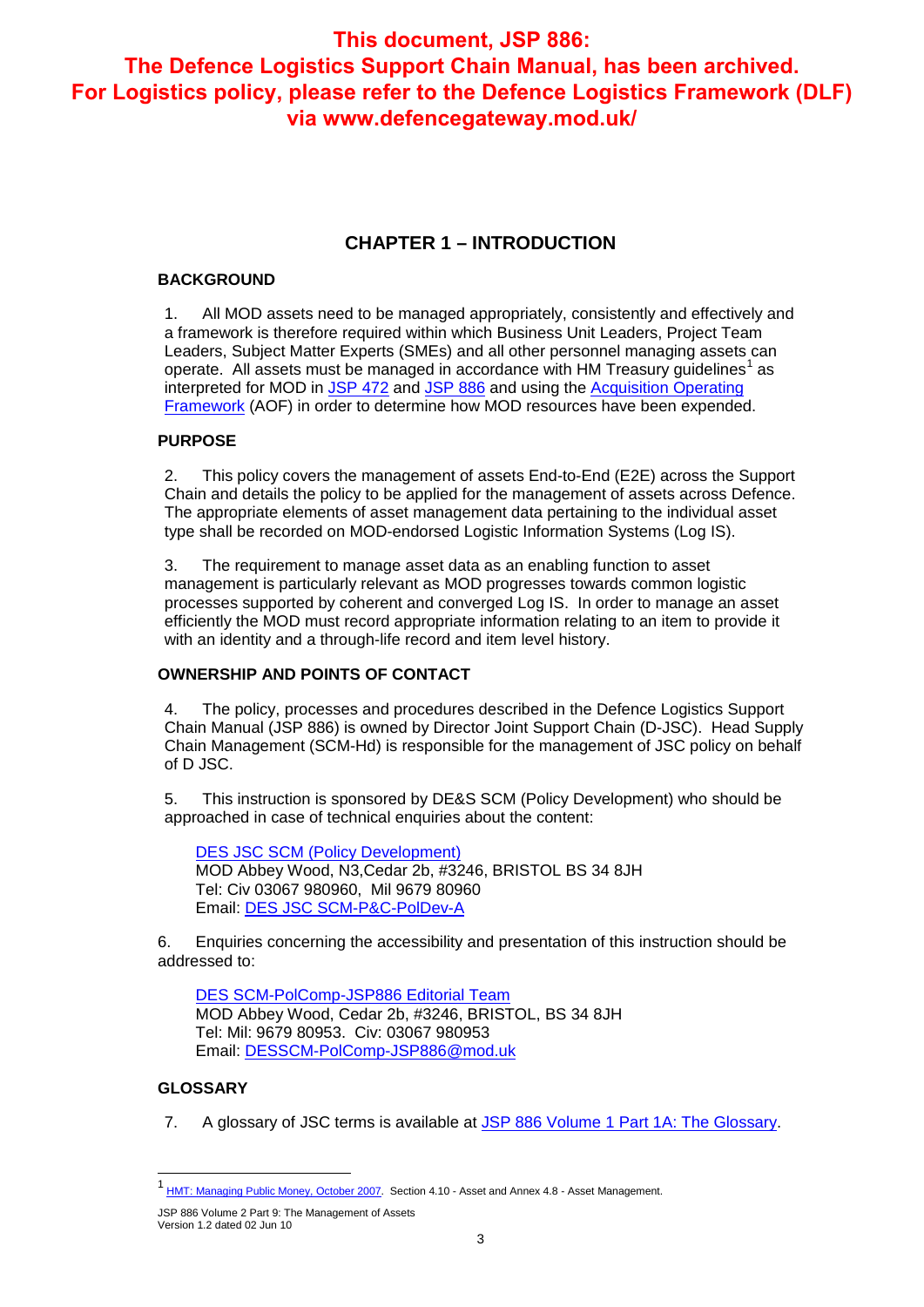#### **LINKED PUBLICATIONS**

- 8. The following publications are linked to this instruction:
	- a. JSP 472 MOD Resource Accounting Policy Manual.

b. JSP 800 – Defence Movements and Transport Regulations - Volume 5 – Road Transport – The Management and Operation of Road Transport in the MOD.

c. JSP 800 – Defence Movements and Transport Regulations - Volume 6 – Policy for the Management and Use of ISO Containers within the MOD)

- d. JSP 886 Volume 2 Inventory Management.
- e. JSP 886 Volume 5 Technical Support Management.
- f. JSP 886 Volume 7 Integrated Logistic Support.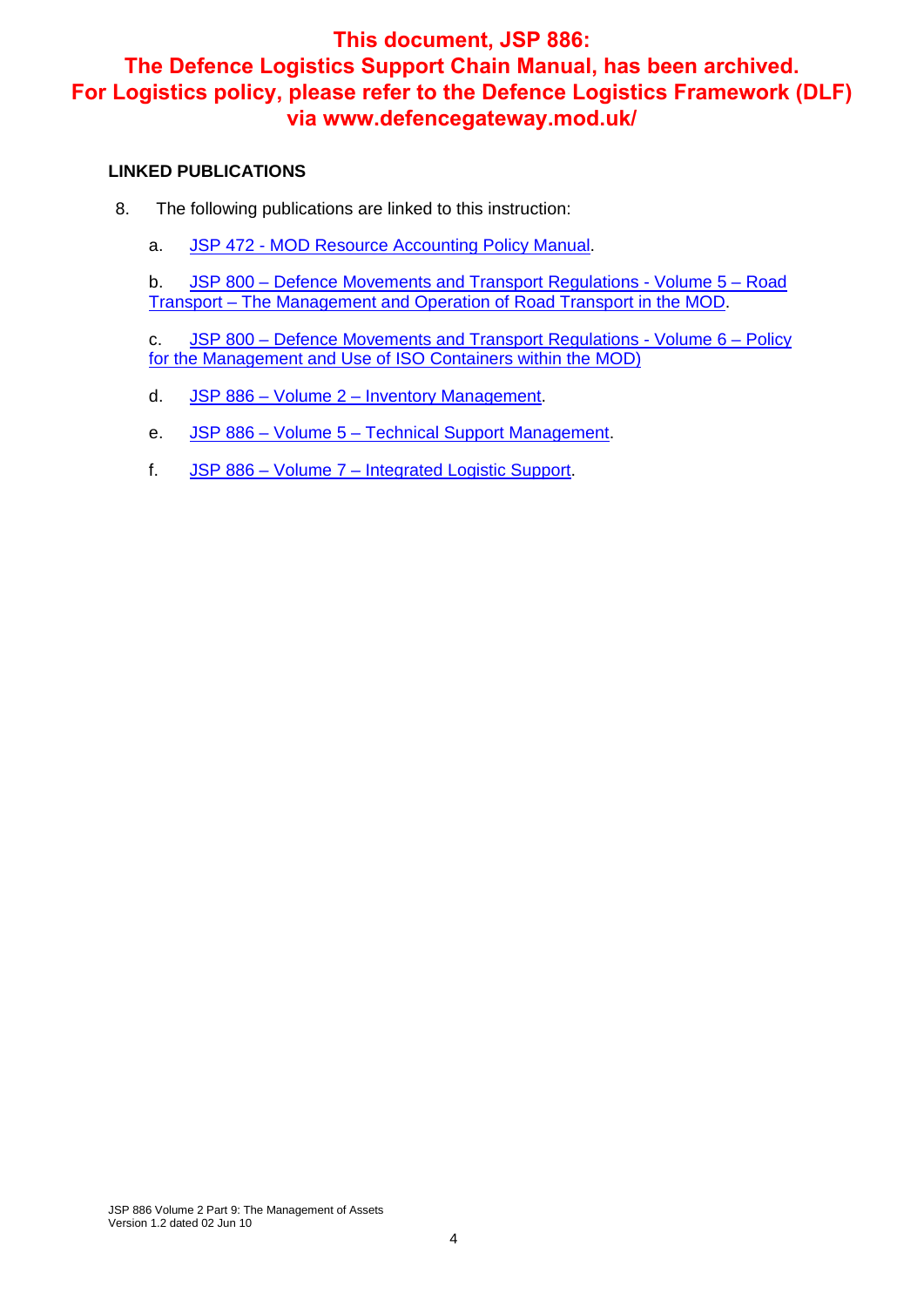## **CHAPTER 2 - POLICY**

### **GENERAL**

1. This Chapter provides the high level policy for the Management of Defence Equipment Materiel Assets; it is the basis for the formulation of Asset Management strategies, plans, processes and metrics for inclusion in Through Life Management Plans (TLMP), from within which the Asset Management regimes are to operate. Assets comprise the sub-set of inventory items with specific characteristics or attributes which require them to be managed through life as distinct individual items<sup>2</sup>, rather than as identical items which have no need to be distinguished.

## **SCOPE**

2. All Defence Equipment Materiel needs to be managed to an appropriate level. Asset Management must be executed from the point of procurement through to disposal, including the recording of all reportable data (eg Serial Number) throughout the in-service life of an asset. This policy is applicable to all managers within the MOD who are responsible for discharging their responsibilities for the custodianship of all Defence Equipment Materiel Assets. It covers all financial accounting classes of Capital Assets subject to Joint Supply Chain (JSC) management processes. It therefore specifically excludes Land and Buildings.

3. The levels of accountability and management of an asset should be appropriate to the use of the item. In deciding the level of asset management required, it is important to remember that optimised operational capability and reduction of Whole Life Costs are key factors. Implementation of an asset management regime should not, wherever possible, compromise optimisation of the support regime.

## **SUPPLY CHAIN MANAGEMENT DEFINITIONS**

4. For the purposes of the Through Life Management (TLM) of Defence assets:

"An asset can be any item from a platform / system / repairable item / component or consumable item that is to be managed as an individual item<sup>2</sup> permanently or for specific periods."

## **POLICY**

-

5. The management of assets is to be achieved by using the functional capabilities at Annex A (Engineering Functional Capabilities), Annex B (Asset Management Functional Capabilities) and Annex C (Inventory Management Functional Capabilities). The definition has been developed through the Engineering &Asset Management (E&AM) Capability Investigation and is consistent with current Information Systems. Further work is required to ensure alignment of this definition with the wider taxonomy used in the Logistic Network Enabled Capability (LogNEC) programme to develop future capability.

6. All assets procured by the MOD shall be managed using the prescribed functional capabilities (Annexes A, B and C) at the level appropriate to the specific asset in accordance with Government accounting rules in order to enable effective capability management in support of Defence Strategic Guidance.

JSP 886 Volume 2 Part 9: The Management of Assets  $^2$  Where an item can be a single item, group of items or composite item identified by a distinctive identifier, batch or characteristic.

Version 1.2 dated 02 Jun 10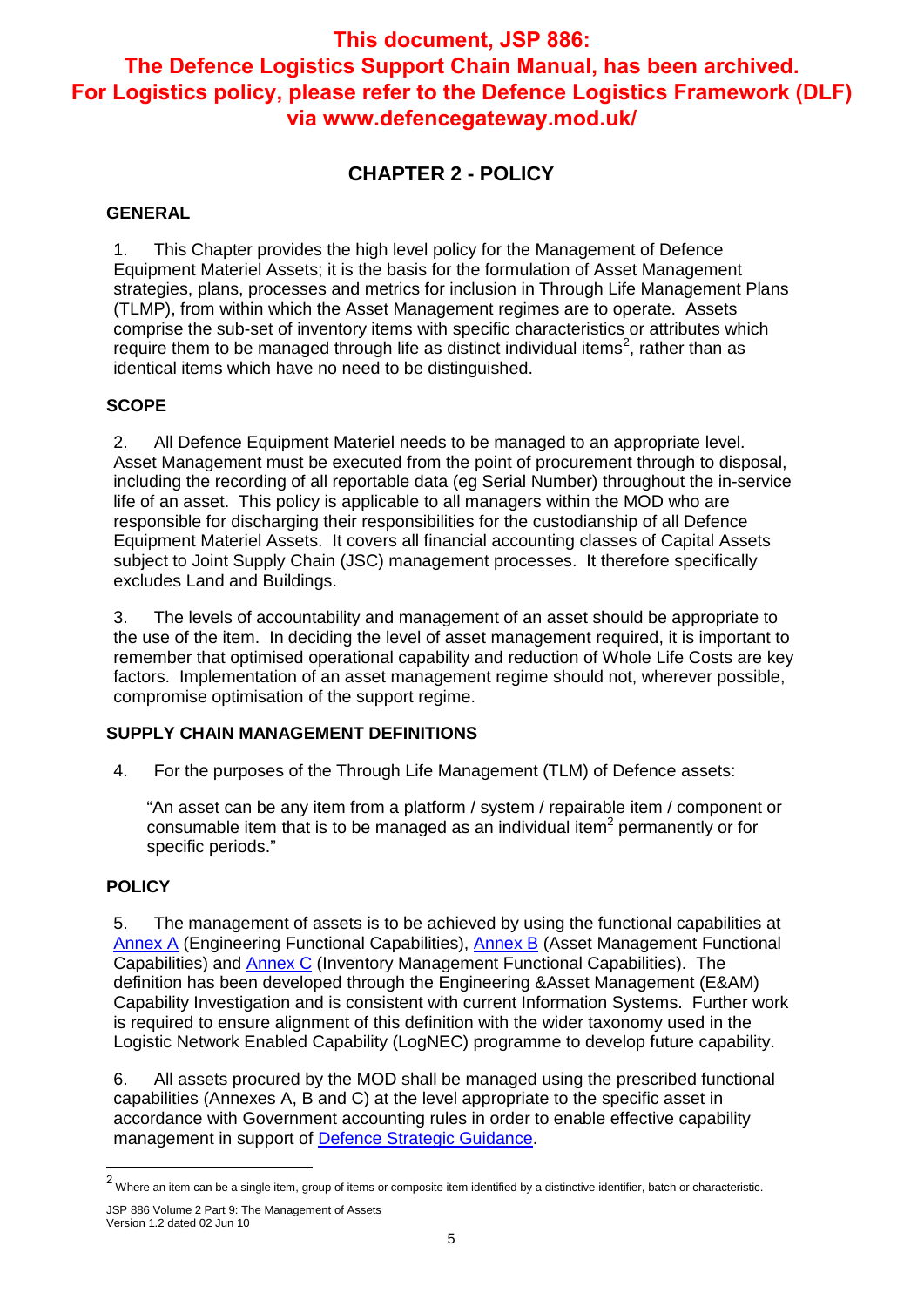7. The financial management of all MOD inventory items, including Capital Spares, must be managed on or linked to the DE&S Stock Accounting Collation Systems (DSACS) and its supporting Management Information System (MISA) to ensure MOD is able to meet its statutory financial accounting requirements.

8. Asset Managers are to ensure that all Financial Capital Assets (ie those assets above the financial capital threshold and not financially managed through DSACS are registered on the MOD Financial Fixed Asset Register. It should be noted that with the Implementation of International Financial Reporting Standards (IFRS) from 1 Apr 09, where arrangements previously made with inventory partners were anticipated to be 'Off MOD Balance Sheet', these arrangements would now likely be on the MOD Balance Sheet.

9. In order to deliver effective registration and management, MOD provides specific Log IS applications to manage specific elements of asset data. Asset Managers shall, wherever possible, utilise existing in-service Log IS to manage MOD-owned assets. Where an IPT can demonstrate that defence will benefit from utilising an alternative method or system to manage asset data they shall apply for a dispensation from the Future Logistic Information Systems (FLIS) Programme Management Office Front Door (FLIS PMO COS Andover Mil (94391) Ext 3767. A non-exhaustive list of MOD Log IS providing asset management capability available to IPTs is shown at Table 1 below:

| <b>Serial</b>  | <b>Register Title</b>                   | <b>Description</b>                                                 |
|----------------|-----------------------------------------|--------------------------------------------------------------------|
| 1              | Military Aircraft Register <sup>3</sup> | <b>Asset Register</b>                                              |
| 2              | <b>MERLIN</b>                           | <b>Vehicle Registration Capability</b>                             |
| 3              | <b>MAESTRO</b>                          | Complex System Asset Registry                                      |
| 4              | JAMES (Land)                            | Engineering and Asset Management Capability for Land Based Assets  |
| 5              | <b>LITS</b>                             | Engineering and Asset Management Capability for Air Assets         |
| 6              | <b>UMMS</b>                             | Engineering and Asset Management Capability for Maritime Assets    |
| $\overline{7}$ | <b>WRAM</b>                             | Engineering and Asset Management Capability for Rotary Wing Assets |
| 8              | <b>ASTRID</b>                           | Configuration Management/Safety Management System                  |
| 9              | <b>AMANDA</b>                           | <b>Accounting Capability</b>                                       |
| 10             | <b>CRISP</b>                            | <b>Accounting Capability</b>                                       |
| 11             | SS <sub>3</sub>                         | <b>Accounting Capability</b>                                       |
| 12             | <b>SCCS</b>                             | <b>Accounting Capability</b>                                       |
| 13             | <b>GOLD ESP</b>                         | Engineering and Asset Management Capability for Rotary Wing Assets |
| 14             | <b>SAPPHIRE</b>                         | Engineering and Asset Management Capability for Air Assets         |
| 15             | MJDI (POC)                              | <b>Accounting Capability</b>                                       |
| 16             | <b>GLOBAL</b>                           | <b>Accounting Capability</b>                                       |
| 17             | <b>UNICOM</b>                           | <b>Accounting Capability</b>                                       |
| 18             | <b>OASIS</b>                            | <b>Accounting Capability</b>                                       |
| 19             | <b>OSCAR</b>                            | <b>Accounting Capability (Combat Supplies)</b>                     |
| 20             | <b>DeMAS</b>                            | <b>Accounting Capability (Combat Supplies)</b>                     |
| 21             | <b>BACMS</b>                            | Asset Management Capability                                        |

## **Figure 1 – MOD Log IS**

 $\overline{a}$ 

<sup>3</sup> In accordance with <u>JSP 553, Chapter 1</u>.

JSP 886 Volume 2 Part 9: The Management of Assets Version 1.2 dated 02 Jun 10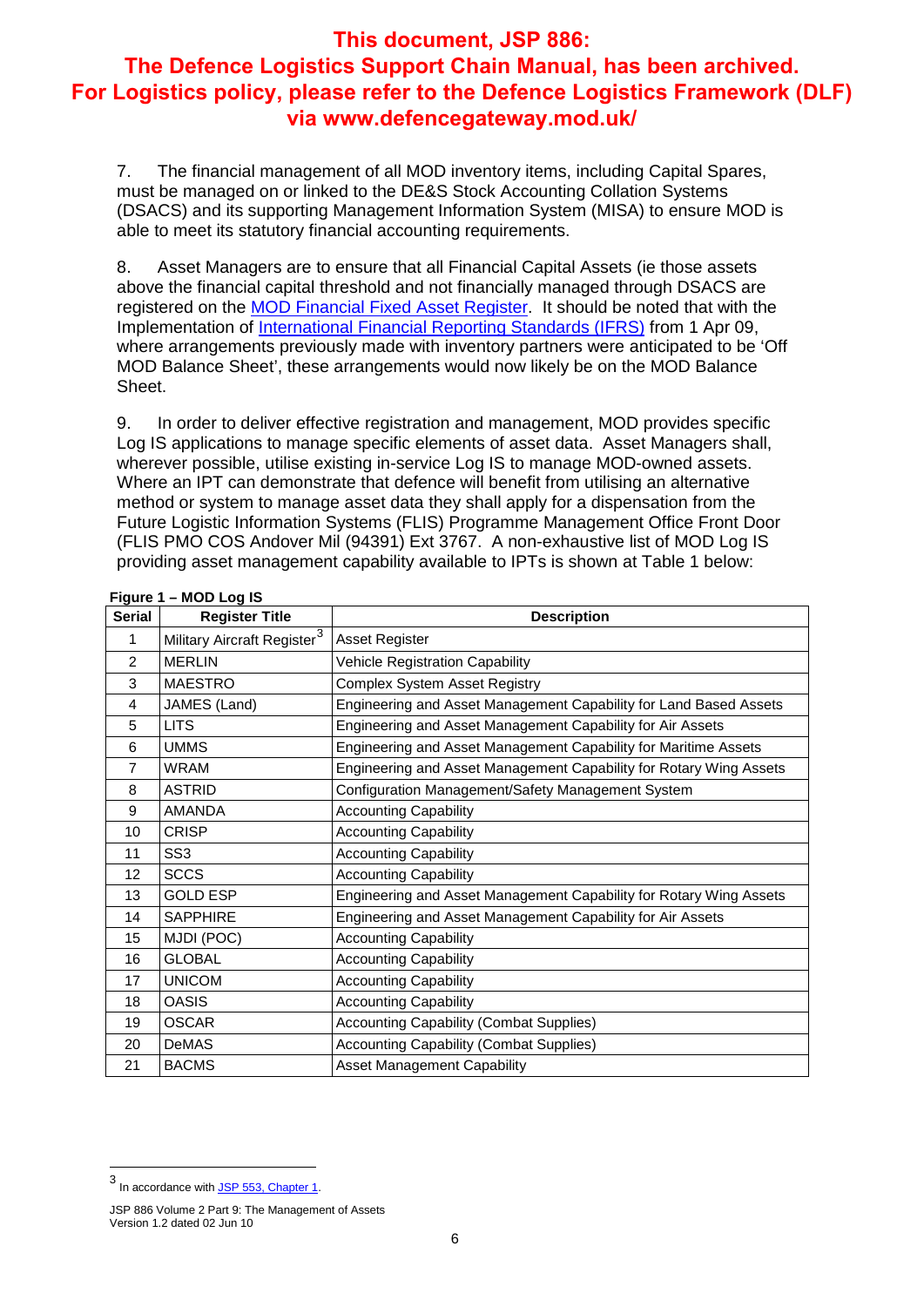## **ANNEX A – ENGINEERING FUNCTIONAL CAPABILITIES**

(Introduced at Paragraph 5)

#### **Introduction**

1. Listed below are the Engineering Functional Capabilities which together with the Asset and Inventory Management Functional Capabilities listed at Annexes B and C provide the current list of functions which make up the totality of Asset Management.

#### **Engineering**

- 2. Fleet Management, in order to:
	- a. Conduct operational (including availability) planning.
	- b. Conduct work planning.
	- c. Conduct engineering management.
- 3. Configuration and Capability Management, in order to:
	- a. Manage equipment build and maintain structures.
	- b. Manage equipment role structures.
	- c. Describe role configuration.
	- d. Manage equipment and platform modifications.
	- e. View and manage the part catalogue.
- 4. Asset Management, in order to:
	- a. Manage asset records.
	- b. Manage asset history.
	- c. View assets.
- 5. Asset Engineering History, in order to:
	- a. Calculate factored lifing.
	- b. Derive lifing.
	- c. Calculate fatigue life.
- 6. Fault Management, in order to:
	- a. Record faults.
	- b. Analyse faults.
- 7. Management of Technical Information, in order to: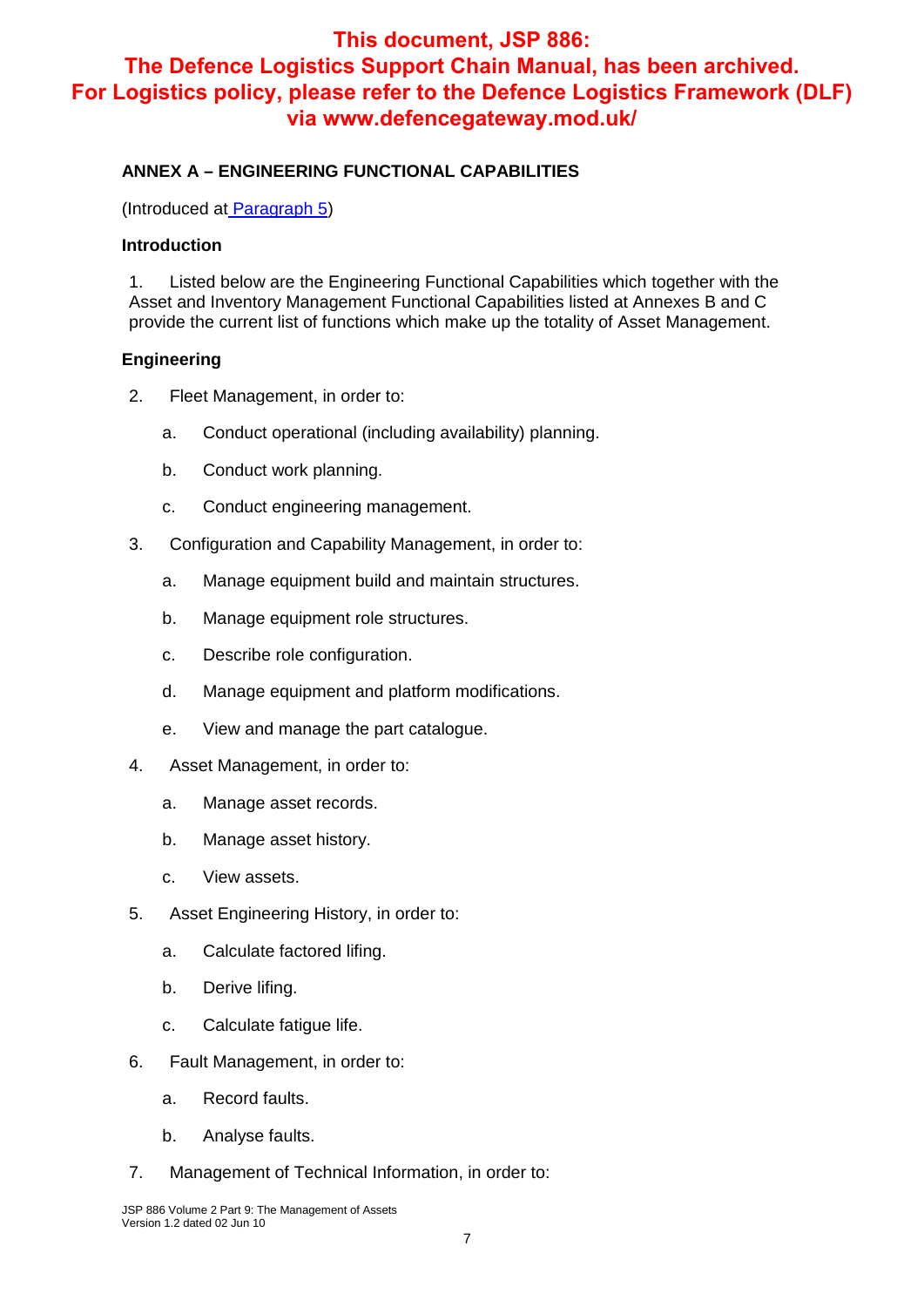- a. Record in-use data.
- b. Manage in-use engineering activities.
- c. Hold engineering logs and registers.
- 8. Maintenance, in order to:
	- a. Create and maintain maintenance policy and rules.
	- b. Schedule maintenance.
	- c. Manage maintenance (execution /control).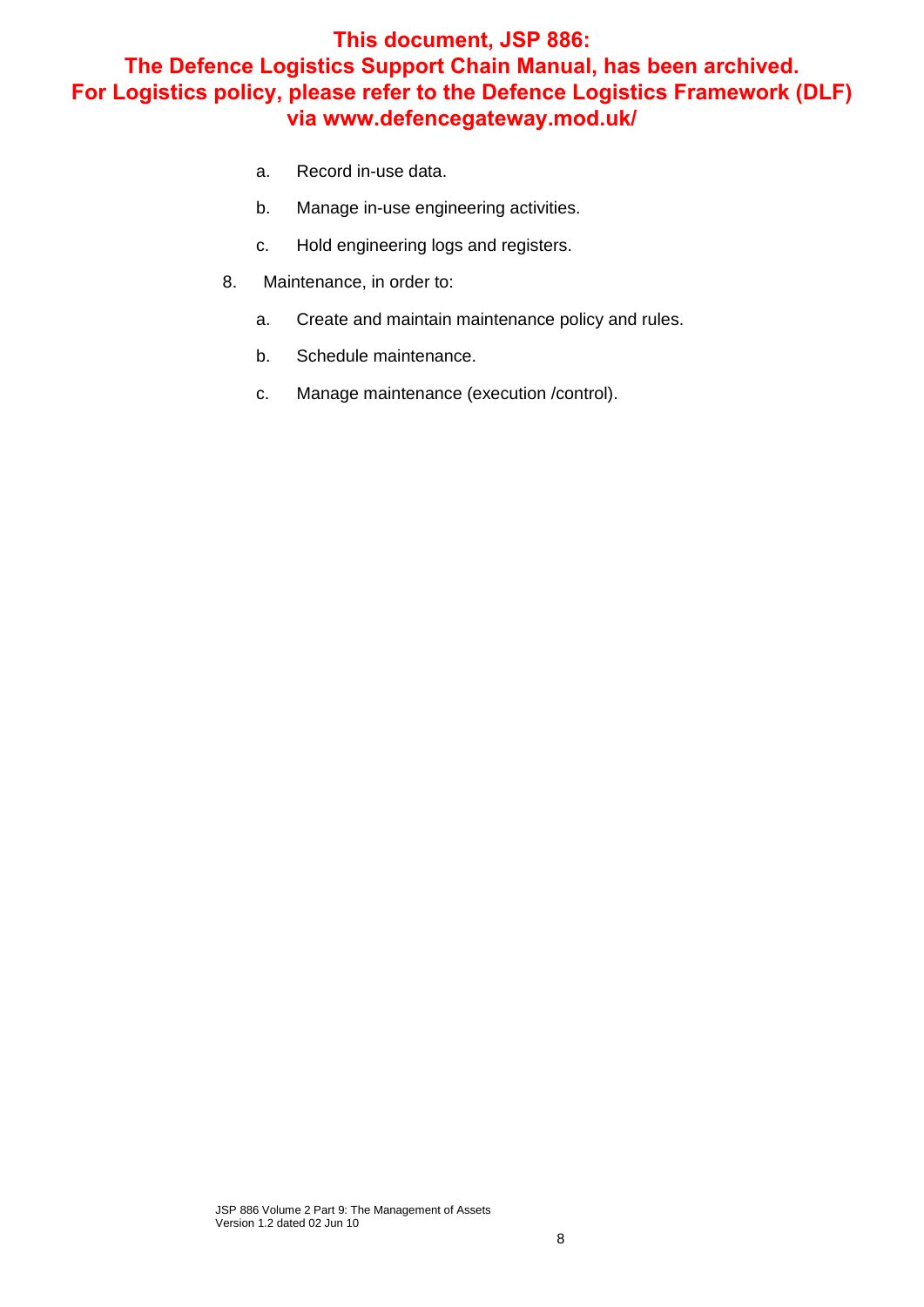## **ANNEX B – ASSET MANAGEMENT FUNCTIONAL CAPABILITIES**

(Introduced at Paragraph 5)

#### **Introduction**

1. Listed below are the list of Asset and Inventory Management Functional Capabilities which together with the Engineering and Inventory Management Functional Capabilities listed at Annexes A and C provide the current list of functions which make up the totality of Asset Management.

### **Asset**

- 2. Planning, in order to:
	- a. Plan capability.
	- b. Plan availability.
	- c. Plan Through Life Management (including obsolescence & disposal).
	- d. Plan and define inventory initial scaling / provisioning.
	- e. Plan support strategy (Contractor Logistic Support versus conventional).
	- f. Plan requirement.
- 3. Information Management, in order to:
	- a. Report / Record:
		- (1) Historical data engineering.
		- (2) Historical data inventory.
		- (3) Capability.
		- (4) Requirements.
		- (5) Performance.
	- b. Analyse information.
	- c. Receive historical data.
- 4. Fleet Management, in order to:
	- a. Manage size.
	- b. Create and maintain availability.
	- c. Calculate:
		- (1) Entitlements.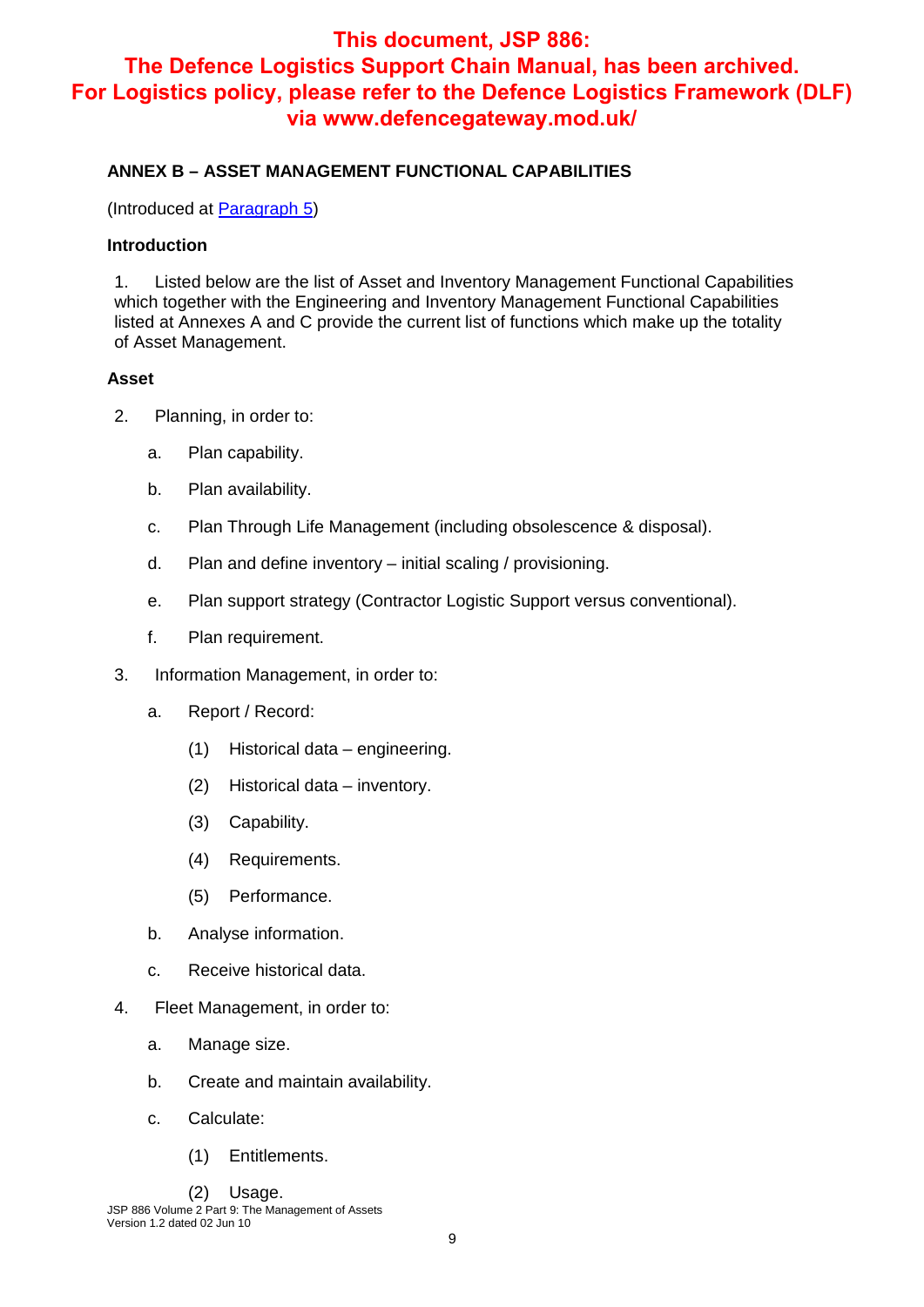## **This document, JSP 886:**

## **The Defence Logistics Support Chain Manual, has been archived. For Logistics policy, please refer to the Defence Logistics Framework (DLF) via www.defencegateway.mod.uk/**

- (3) Life of equipment.
- d. Direct Distribution.
- e. Optimise:
	- (1) Inventory.
	- (2) Holdings.
	- (3) Repair Loop.
	- (4) Supplier Base.
- f. Receive into service.
- g. Invoice.
- h. Enable visibility:
	- (1) Visibility of asset.
	- (2) Consignment Tracking.
- 5. Maintenance, in order to:
	- a. Maintain support strategy.
	- b. Maintain Capability.
	- c. Maintain level of Holdings.
- 6. Fleet Support, in order to:
	- a. Manage planned Repair Loop.
	- b. Issue:
		- (1) Disposal instructions.
		- (2) Transfer instruction.
		- (3) Entitlements.
		- (4) Bans and constraints.
		- (5) Holdings distribution.
		- (6) Modification Instructions & configuration or capability changes.
	- c. Transfer.
	- d. Manage inventory size.
	- e. Amend: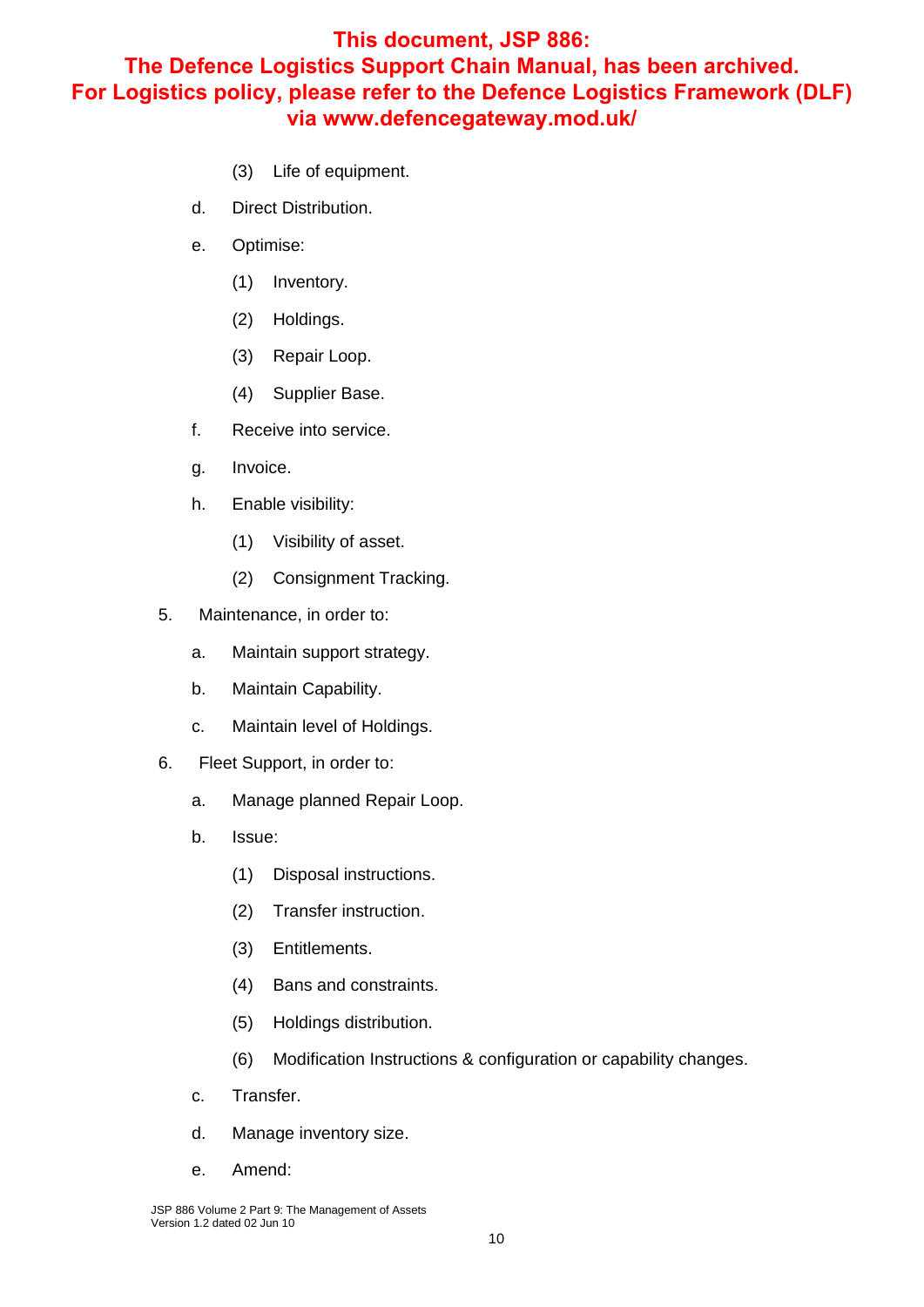- (1) Modification Instructions & configuration or capability changes.
- (2) Transfer instructions.
- (3) Entitlements.
- (4) Bans and constraints.
- (5) Disposal instructions.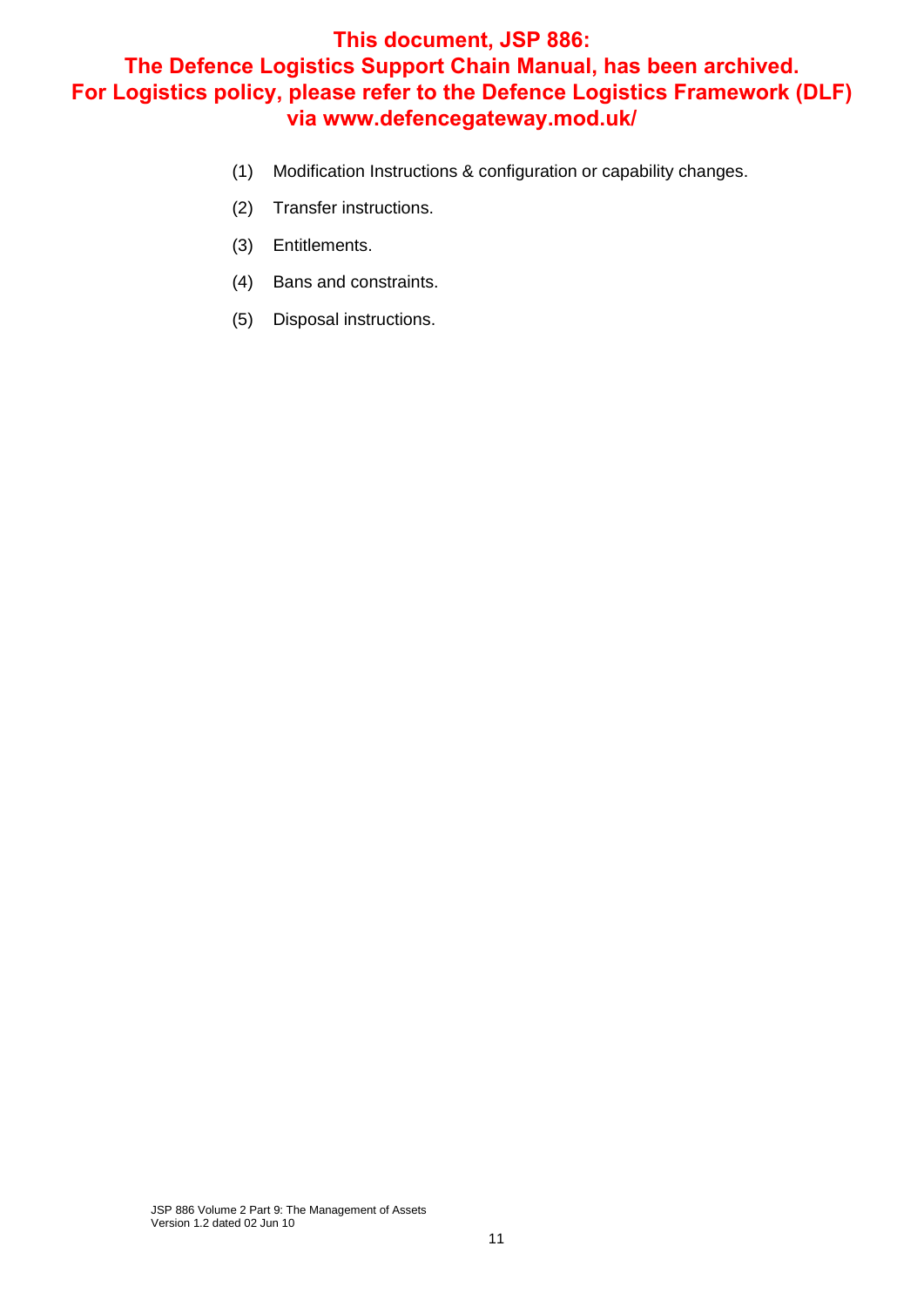#### **ANNEX C – INVENTORY MANAGEMENT FUNCTIONAL CAPABILITIES**

(Introduced at Paragraph 5)

#### **Introduction**

1. Listed below are the lists of Inventory Management Functional Capabilities which together with the Engineering and Asset Management Functional Capabilities listed at Annexes A and B provide the current list of functions which make up the totality of Asset Management.

#### **Inventory**

- 2. Create inventory, in order to:
	- a. Create inventory plan (including disposal).
	- b. Create Initial Provisioning List.
	- c. Adopt Supply Support Strategy.
	- d. Plan financial and materiel accounting.
- 3. Maintain inventory, in order to:
	- a. Manage demand.
	- b. Receive demand.
	- c. Manage exception.
	- d. Authorise issue.
	- e. Progress demand.
	- f. Replenish inventory.
	- g. Forecast demand.
	- h. Manage supersession.
	- i. Manage requisition / contract.
- 4. Information Management, in order to:
	- a. Report / Record:
		- (1) Usage.
		- (2) Consumption.
		- (3) Condition.
		- (4) Provisioning.
		- (5) Stock levels.

JSP 886 Volume 2 Part 9: The Management of Assets Version 1.2 dated 02 Jun 10